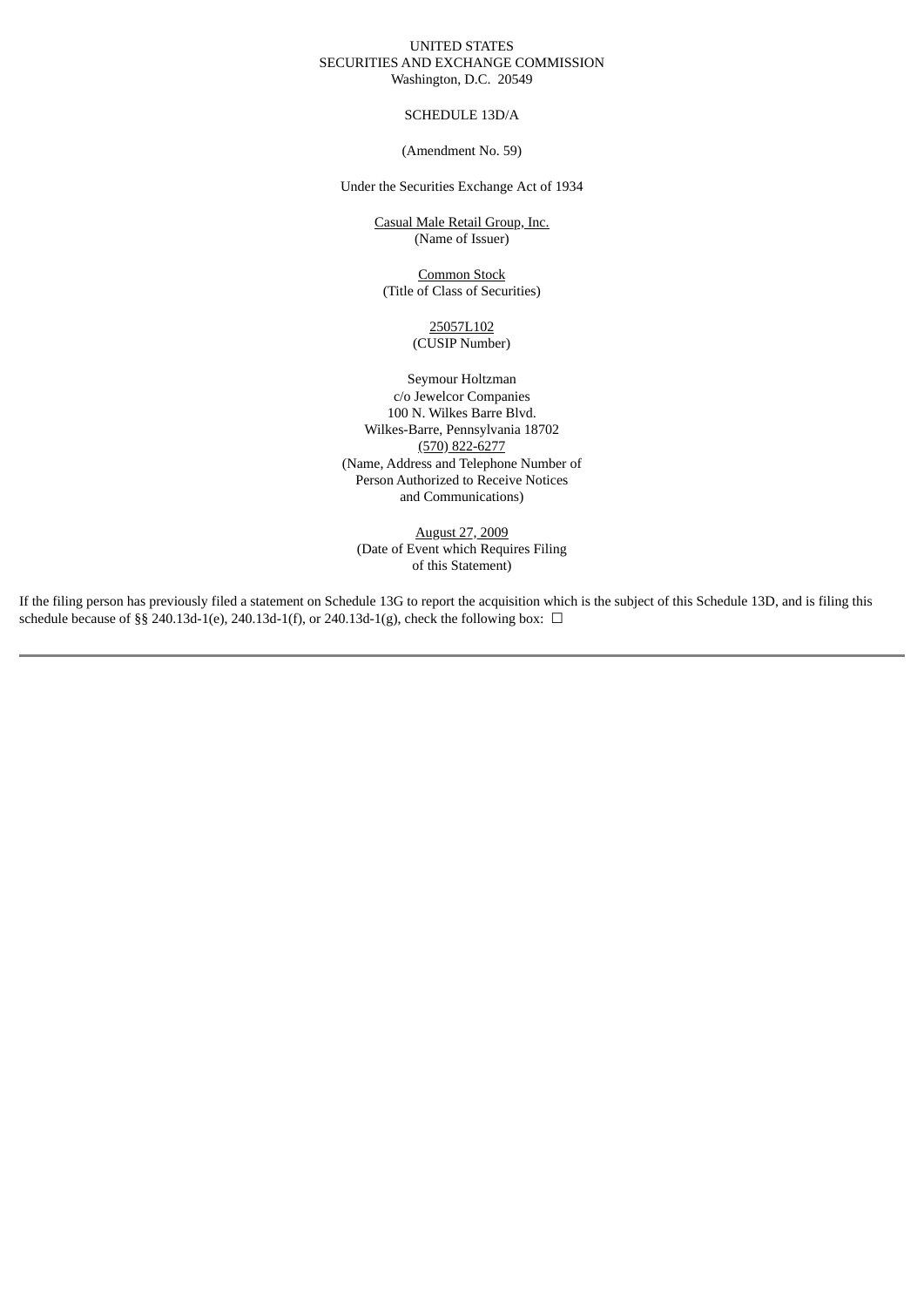Explanatory Note: The purpose of this Amendment is to correct the percentage of ownership as stated in Seymour Holtzman's ownership table on line 13 and in Item 5, which was previously incorrectly reported as 13.37%.

**SCHEDULE 13D** CUSIP No. 25057L102

| 1)               | <b>NAME OF REPORTING PERSON</b>                                                |                  |                                                                                             |          |  |  |
|------------------|--------------------------------------------------------------------------------|------------------|---------------------------------------------------------------------------------------------|----------|--|--|
|                  | S.S. OR I.R.S. IDENTIFICATION NO. OF ABOVE PERSON                              |                  |                                                                                             |          |  |  |
|                  |                                                                                | Seymour Holtzman |                                                                                             |          |  |  |
| $\overline{2)}$  | <b>CHECK THE APPROPRIATE BOX IF A MEMBER OF A GROUP</b>                        |                  |                                                                                             |          |  |  |
|                  |                                                                                |                  |                                                                                             | $(b)$ x  |  |  |
| $\overline{3)}$  | <b>SEC USE ONLY</b>                                                            |                  |                                                                                             |          |  |  |
| 4)               | <b>SOURCE OF FUNDS</b>                                                         |                  | PF                                                                                          |          |  |  |
| $\overline{5)}$  |                                                                                |                  | CHECK BOX IF DISCLOSURE OF LEGAL PROCEEDINGS IS REQUIRED PURSUANT TO ITEMS 2(d) OR 2(e)     | $\Omega$ |  |  |
| 6)               | <b>CITIZENSHIP OR PLACE OF ORGANIZATION</b><br><b>United States of America</b> |                  |                                                                                             |          |  |  |
|                  |                                                                                |                  |                                                                                             |          |  |  |
|                  |                                                                                | 7)               | <b>SOLE VOTING POWER</b>                                                                    |          |  |  |
|                  |                                                                                |                  | 5,630,069(1)                                                                                |          |  |  |
| <b>NUMBER OF</b> |                                                                                | 8)               | <b>SHARED VOTING POWER</b>                                                                  |          |  |  |
| <b>SHARES</b>    |                                                                                |                  | $\Omega$                                                                                    |          |  |  |
|                  | <b>BENEFICIALLY</b><br><b>OWNED BY</b>                                         |                  |                                                                                             |          |  |  |
| <b>EACH</b>      |                                                                                | 9)               | <b>SOLE DISPOSITIVE POWER</b>                                                               |          |  |  |
| <b>REPORTING</b> |                                                                                |                  | 5,630,069(1)                                                                                |          |  |  |
| <b>PERSON</b>    |                                                                                |                  |                                                                                             |          |  |  |
| <b>WITH</b>      |                                                                                | 10)              | <b>SHARED DISPOSITIVE POWER</b>                                                             |          |  |  |
|                  |                                                                                |                  | $\boldsymbol{0}$                                                                            |          |  |  |
| 11)              |                                                                                |                  | <b>AGGREGATE AMOUNT BENEFICIALLY OWNED BY EACH REPORTING PERSON</b>                         |          |  |  |
|                  |                                                                                |                  | 5,630,069 $(1)$ - See Item 5                                                                |          |  |  |
| 12)              |                                                                                |                  | <b>CHECK BOX IF THE AGGREGATE AMOUNT IN ROW (11) EXCLUDES CERTAIN SHARES</b><br>$\mathbf 0$ |          |  |  |
| 13)              |                                                                                |                  | PERCENT OF CLASS REPRESENTED BY AMOUNT IN ROW (11)<br>12.83%                                |          |  |  |
| 14)              | TYPE OF REPORTING PERSON                                                       |                  |                                                                                             |          |  |  |
|                  |                                                                                |                  | IN                                                                                          |          |  |  |
|                  |                                                                                |                  |                                                                                             |          |  |  |

(1) Includes options to purchase an aggregate of 1,690,000 shares of Common Stock and warrants to purchase an aggregate of 80,000 shares of Common Stock, all of which are immediately exercisable and are directly beneficially owned by Mr. Holtzman.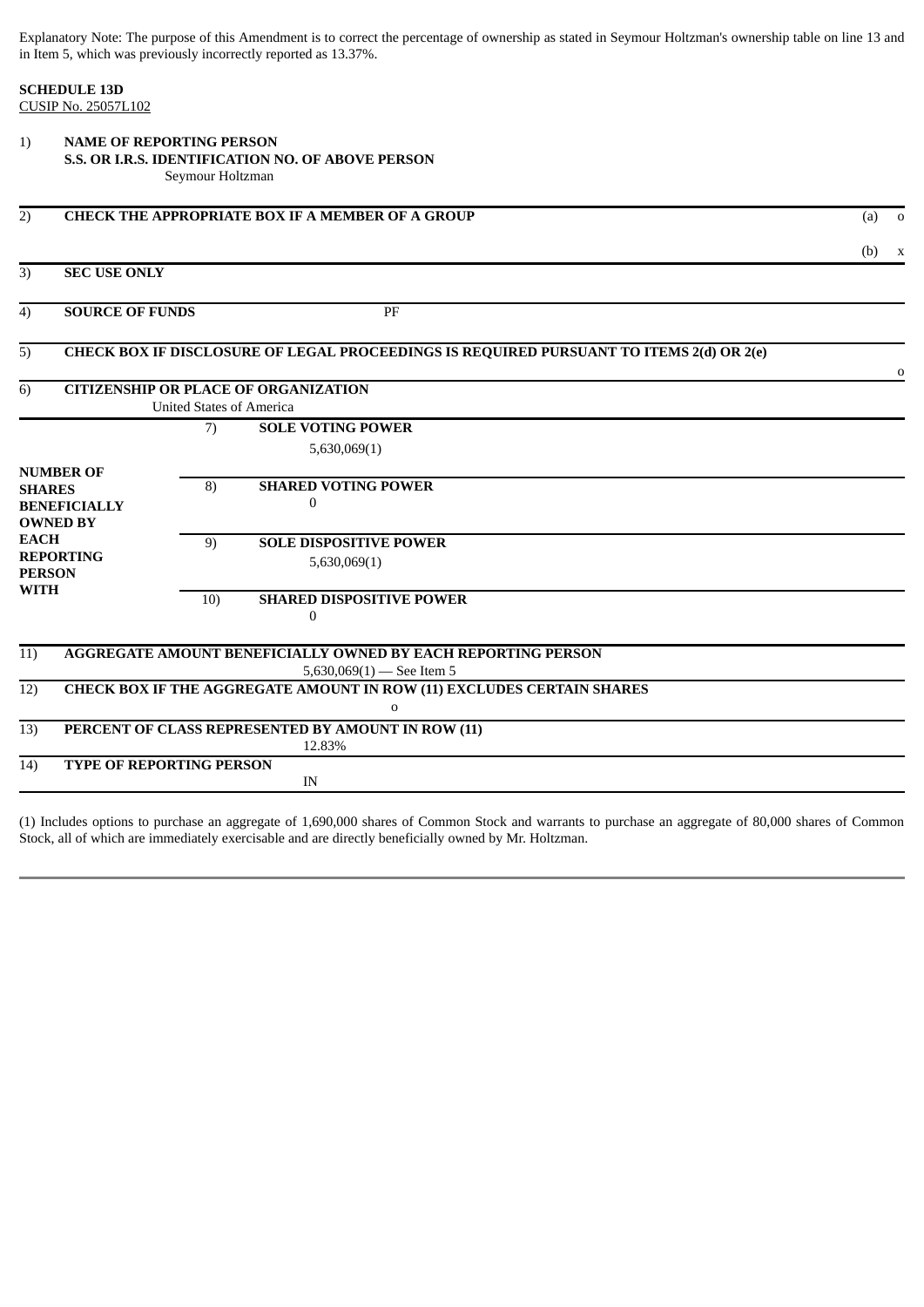## CUSIP No. 25057L102

1) **NAME OF REPORTING PERSON S.S. OR I.R.S. IDENTIFICATION NO. OF ABOVE PERSON** Evelyn Holtzman

| 2)                                                              | <b>CHECK THE APPROPRIATE BOX IF A MEMBER OF A GROUP</b>                                 |     |                                                                                      | (a)<br>$\overline{\mathbf{0}}$ |  |  |
|-----------------------------------------------------------------|-----------------------------------------------------------------------------------------|-----|--------------------------------------------------------------------------------------|--------------------------------|--|--|
|                                                                 |                                                                                         |     |                                                                                      | $(b)$ x                        |  |  |
| 3)                                                              | <b>SEC USE ONLY</b>                                                                     |     |                                                                                      |                                |  |  |
| 4)                                                              | <b>SOURCE OF FUNDS</b><br><b>NA</b>                                                     |     |                                                                                      |                                |  |  |
| 5)                                                              | CHECK BOX IF DISCLOSURE OF LEGAL PROCEEDINGS IS REQUIRED PURSUANT TO ITEMS 2(d) OR 2(e) |     |                                                                                      |                                |  |  |
| 6)                                                              | <b>CITIZENSHIP OR PLACE OF ORGANIZATION</b><br><b>United States of America</b>          |     |                                                                                      |                                |  |  |
|                                                                 |                                                                                         | 7)  | <b>SOLE VOTING POWER</b><br>$\Omega$                                                 |                                |  |  |
| <b>SHARES</b>                                                   | <b>NUMBER OF</b><br><b>BENEFICIALLY</b><br><b>OWNED BY</b>                              | 8)  | <b>SHARED VOTING POWER</b><br>$\mathbf{0}$                                           |                                |  |  |
| <b>EACH</b><br><b>REPORTING</b><br><b>PERSON</b><br><b>WITH</b> |                                                                                         | 9)  | <b>SOLE DISPOSITIVE POWER</b><br>$\Omega$                                            |                                |  |  |
|                                                                 |                                                                                         | 10) | <b>SHARED DISPOSITIVE POWER</b><br>$\mathbf{0}$                                      |                                |  |  |
| 11)                                                             | <b>AGGREGATE AMOUNT BENEFICIALLY OWNED BY EACH REPORTING PERSON</b><br>$0$ – See Item 5 |     |                                                                                      |                                |  |  |
| 12)                                                             |                                                                                         |     | CHECK BOX IF THE AGGREGATE AMOUNT IN ROW (11) EXCLUDES CERTAIN SHARES<br>$\mathbf 0$ |                                |  |  |
| 13)                                                             | PERCENT OF CLASS REPRESENTED BY AMOUNT IN ROW (11)<br>$0\%$                             |     |                                                                                      |                                |  |  |
| (14)                                                            | <b>TYPE OF REPORTING PERSON</b>                                                         |     |                                                                                      |                                |  |  |
|                                                                 |                                                                                         |     |                                                                                      |                                |  |  |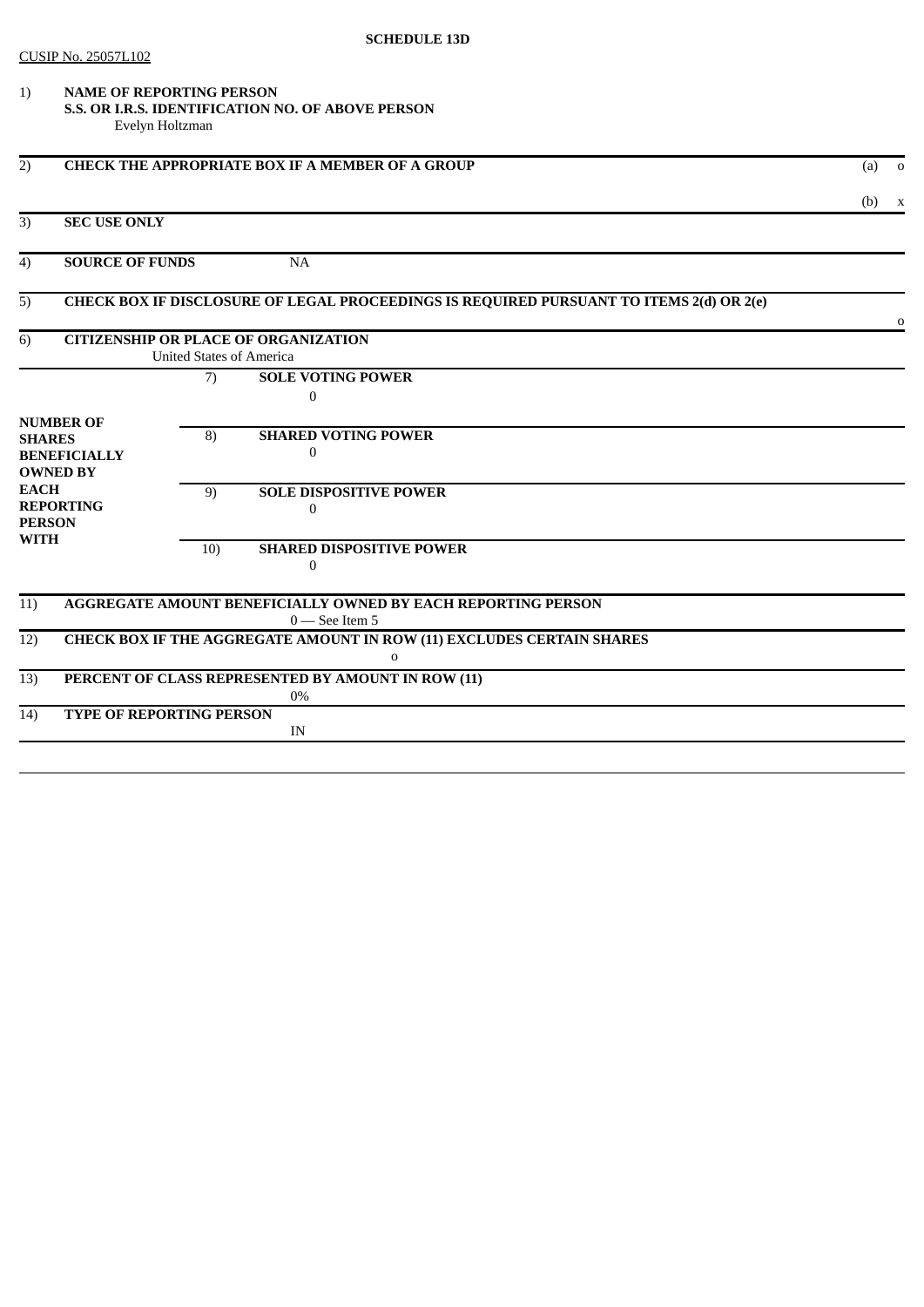This Amendment No. 59 amends and supplements the Schedule 13D, dated November 27, 1998, as amended to date (the "Schedule 13D"), originally filed with the Securities and Exchange Commission by Jewelcor Management, Inc. ("JMI") and others with respect to the common stock, \$.01 par value (the "Common Stock"), of Casual Male Retail Group, Inc., a Delaware corporation (the "Company"). The address of the principal business and principal offices of the Company is 555 Turnpike Street, Canton, Massachusetts, 02021.

#### **Item 4. Purpose of Transaction**

Item 4 is hereby amended and supplemented as follows:

On August 27, 2009, JMI executed an Amendment to Consulting Agreement with Casual Male Retail Group, Inc., dated as of May 17, 2009, which amends certain portions of the Consulting Agreement as previously amended.

## **Item 5. Interest in Securities of the Issuer**

Item 5(a) of the Schedule 13D is hereby amended and supplemented as follows:

As of September 4, 2009, the Reporting Persons included in this filing may be deemed to be the beneficial owners of 5,630,069 shares of Common Stock, representing an aggregate of approximately 12.83% of the outstanding shares of Common Stock based upon the 42,110,170 shares of Common Stock outstanding as of August 25, 2009 as reported by the Company in its Form 10-Q filed on August 25, 2009. Such amount includes options to purchase an aggregate of 1,690,000 shares of Common Stock and warrants to purchase an aggregate of 80,000 shares of Common Stock, all of which are immediately exercisable and are directly beneficially owned by Mr. Holtzman.

As of September 4, 2009, Seymour Holtzman beneficially owns 5,630,069 shares of Common Stock, representing an aggregate of approximately 12.83% of the outstanding shares of Common Stock. Such amount includes options to purchase an aggregate of 1,690,000 shares of Common Stock and warrants to purchase an aggregate of 80,000 shares of Common Stock, all of which are immediately exercisable and are directly beneficially owned by Mr. Holtzman.

### **Item 6. Contracts, Arrangements, Understandings or Relationships with Respect to Securities of the Issuer**

Item 6 is hereby amended and supplemented as follows:

On August 27, 2009, JMI executed an Amendment to Consulting Agreement with Casual Male Retail Group, Inc., dated as of May 17, 2009, which amends certain portions of the Consulting Agreement as previously amended.

See Item 7.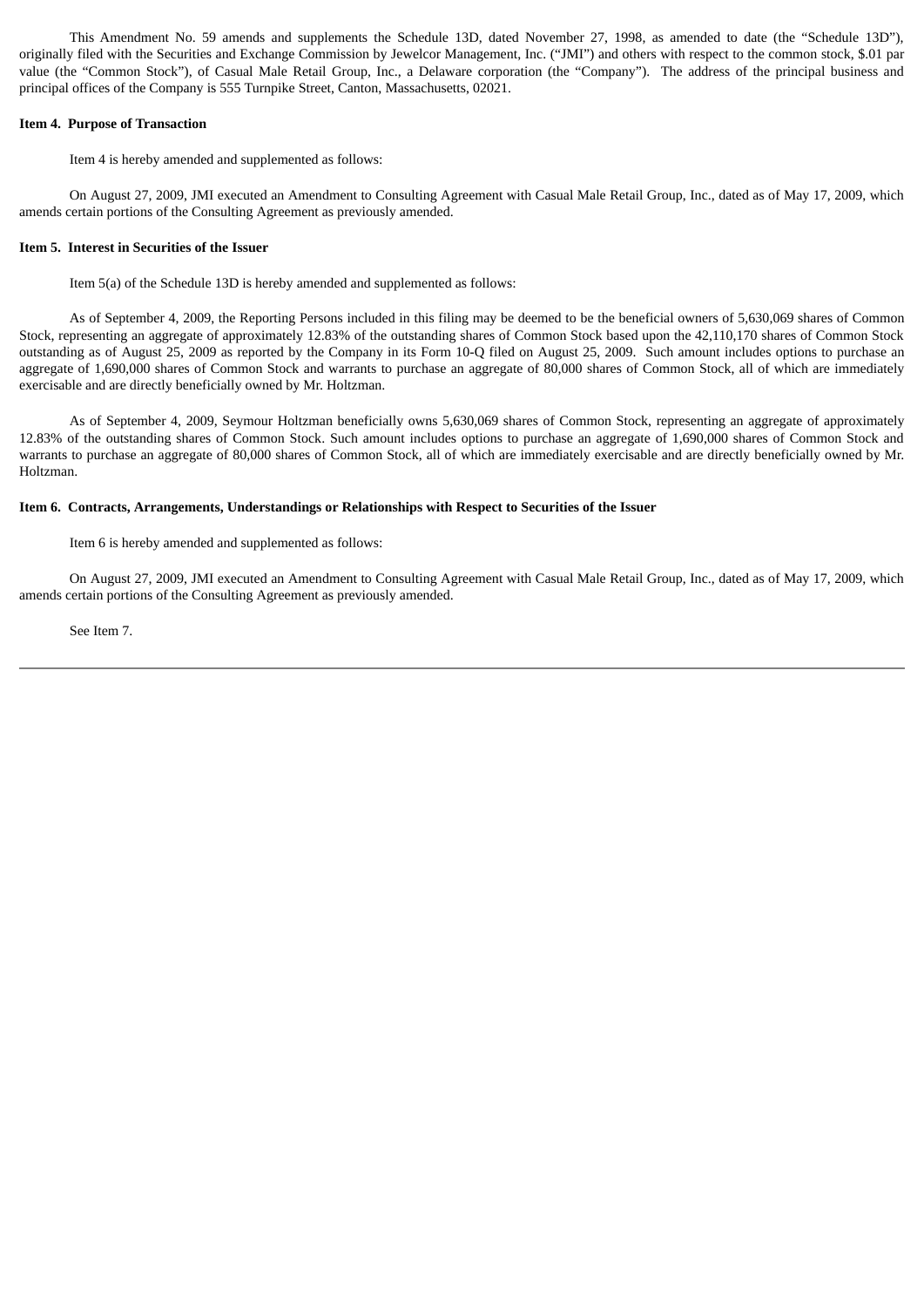## **Item 7. Material to be Filed as Exhibits.**

Exhibit 1. Amendment to Consulting Agreement dated as of May 17, 2009.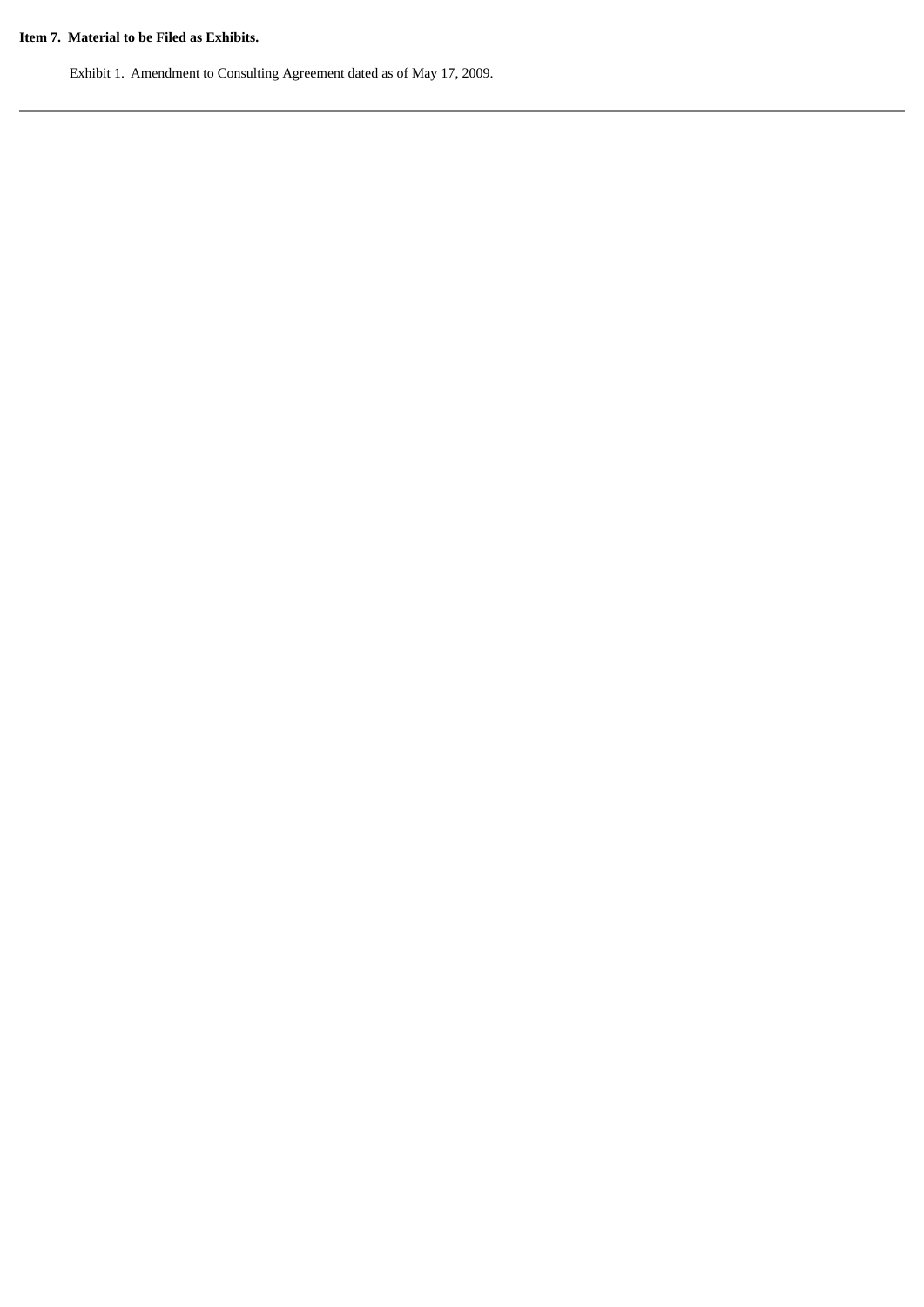## **SIGNATURES**

After reasonable inquiry and to the best knowledge and belief of the undersigned, the undersigned certify that the information set forth in this Statement is true, complete and correct.

Dated: September 11, 2009

/s/ Seymour Holtzman

Seymour Holtzman

/s/ Evelyn Holtzman Evelyn Holtzman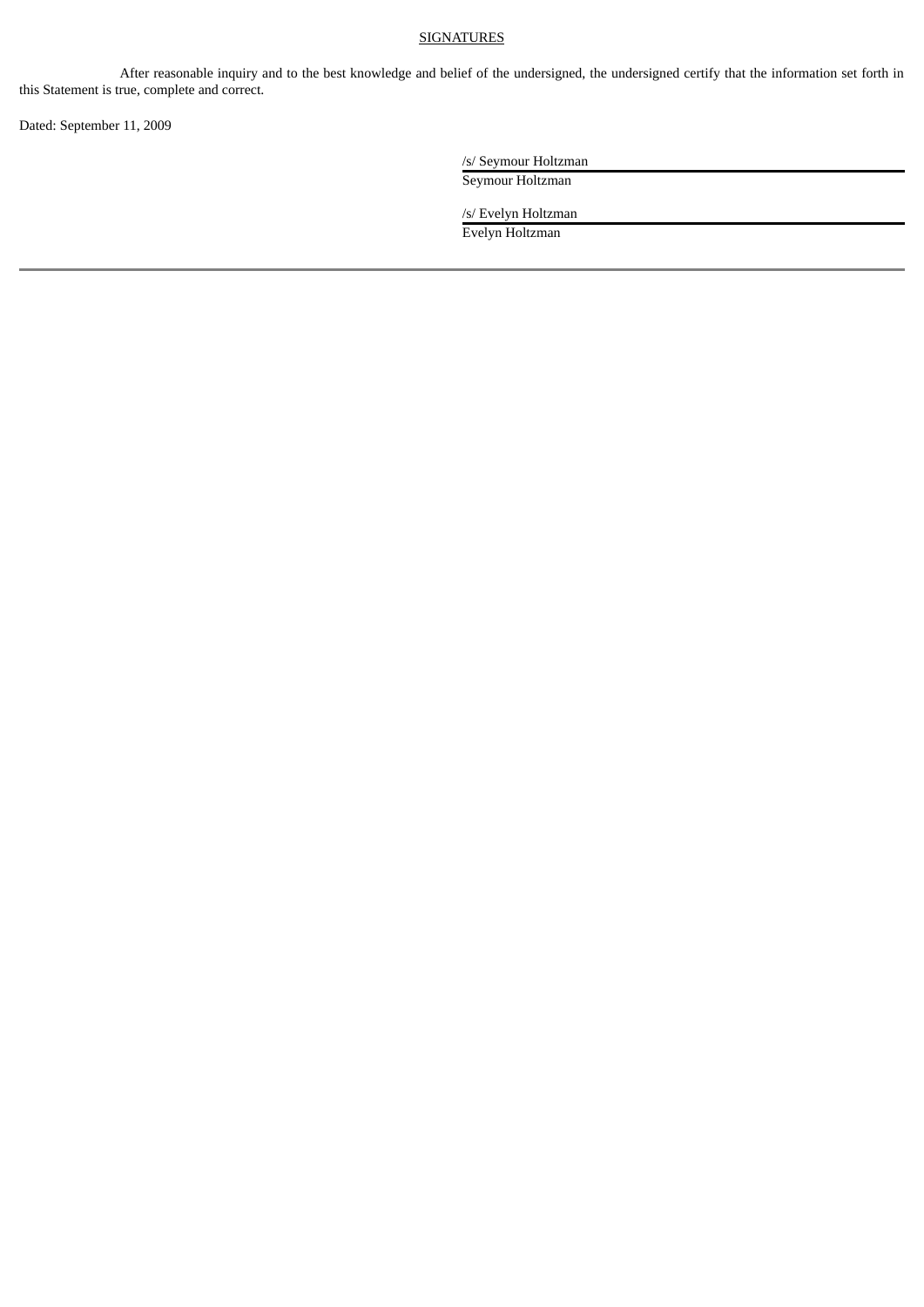# AMENDMENT TO CONSULTING AGREEMENT

#### Dated as of May 17, 2009

WHEREAS, Casual Male Retail Group, Inc. (formerly Designs, Inc., the "Corporation") and Jewelcor Management, Inc. (the "Independent Contractor") entered into a certain Consulting Agreement dated April 29, 2000, as amended by Letter Agreement dated April 28, 2001, by Letter Agreement dated April 28, 2002, by Amendment to Consulting Agreement dated April 29, 2003, by Amendment to Consulting Agreement dated April 26, 2004, by Amendment to Consulting Agreement dated August 26, 2004, by Amendment to Consulting Agreement dated June 15, 2005, as amended by Letter Agreement dated May 26, 2006, by Letter Agreement dated April 29, 2007 and by Amendment to Consulting Agreement dated September 8, 2008 (hereinafter referred to as "the Agreement"), and

WHEREAS, Corporation and Independent Contractor wish to amend, modify and/or restate certain terms, provisions, conditions and covenants of the Agreement.

NOW THEREFORE, for and in consideration of the foregoing, the mutual promises and covenants set forth in this Agreement, and for other good and valuable consideration, the receipt and sufficiency of which are hereby expressly acknowledged, the Corporation and Independent Contractor hereby agree to amend the Agreement as follows:

#### 1. **Term of Agreement.**

The term of the Agreement shall expire on April 29, 2011. The term can be further extended only by agreement of both the Corporation and Independent Contractor. For the sake of clarity and the avoidance of doubt, the parties hereby agree and acknowledge that the term of the Agreement as set forth in SECTION FIVE, headed "Duration", of the original agreement dated April 29, 2000, and as amended through September 8, 2008 as set forth above, is deemed replaced in its entirety by this Amendment to Consulting Agreement.

 $2.$ Compensation. The first paragraph under "Compensation" in the Amendment to Consulting Agreement dated April 29, 2007 shall be amended by adding the following sentence:

For fiscal year 2009, the compensation to be paid under the Agreement shall consist of a 10.0% decrease in each payment made on or after the effective date of this Agreement.

THE REMAINING terms of the Agreement as amended shall remain in full force and effect without change.